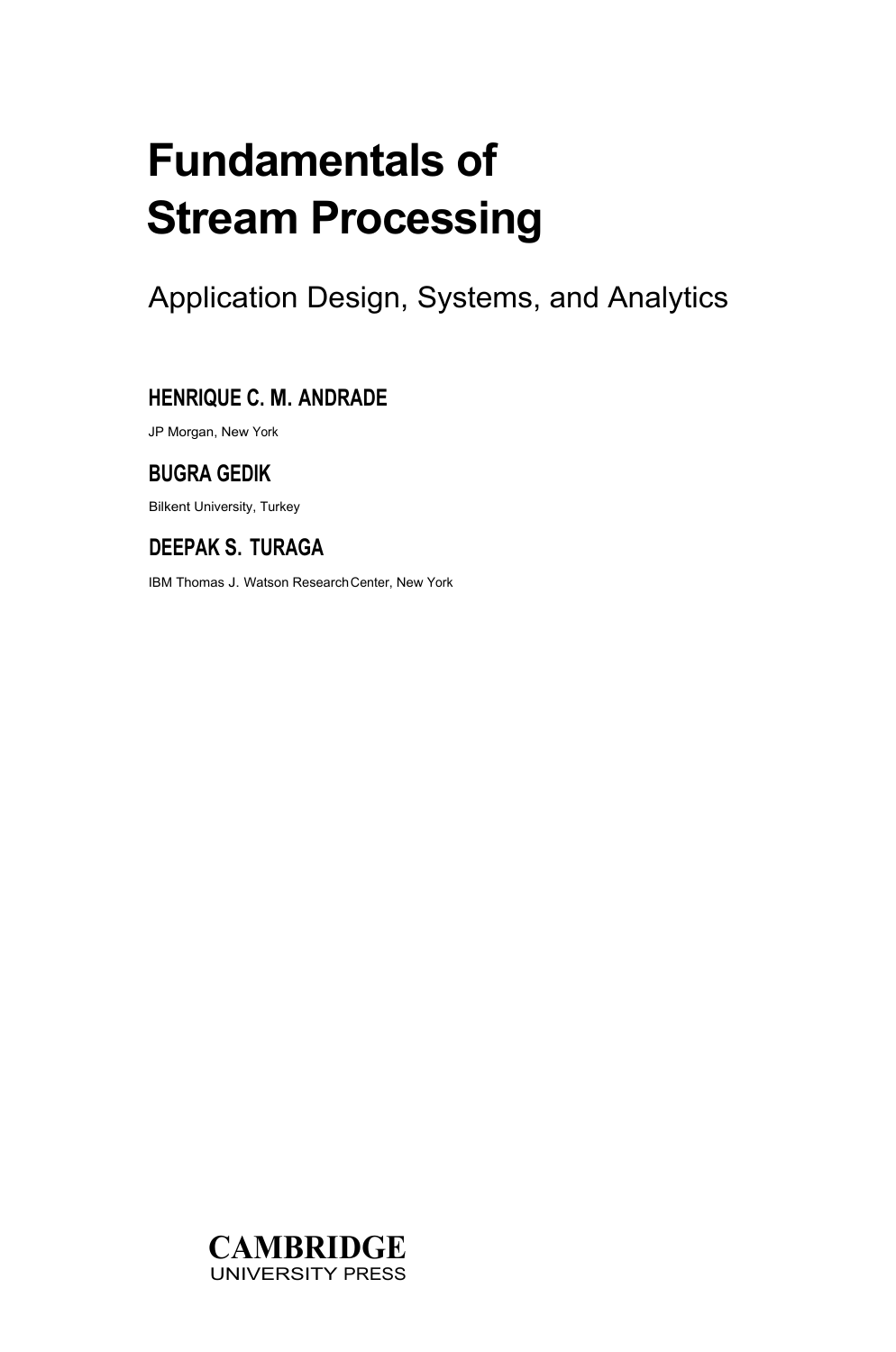## **Contents**

|        | Preface               |                                       |                                                      | page xiii |  |
|--------|-----------------------|---------------------------------------|------------------------------------------------------|-----------|--|
|        | Foreword              |                                       |                                                      |           |  |
|        |                       | Acknowledgements                      |                                                      | xxi       |  |
|        | List of acronyms      |                                       |                                                      |           |  |
| Part I | <b>Fundamentals</b>   |                                       |                                                      | г         |  |
| 1      | What brought us here? | 3                                     |                                                      |           |  |
|        | $\mathbf{L}$          | Overview                              |                                                      | 3         |  |
|        | 1.2                   |                                       | Towards continuous data processing: the requirements | 3         |  |
|        | 1.3                   |                                       | Stream processing foundations                        | 6         |  |
|        |                       | 1.3.1                                 | Data management technologies                         | 8         |  |
|        |                       | 1.3.2                                 | Parallel and distributed systems                     | 13        |  |
|        |                       | 1.3.3                                 | Signal processing, statistics, and data mining       | 16        |  |
|        |                       | 1.3.4                                 | Optimization theory                                  | 18        |  |
|        | 1.4                   |                                       | Stream processing - tying it all together            | 22        |  |
|        |                       | References                            |                                                      | 24        |  |
| 2      |                       |                                       | Introduction to stream processing                    | 33        |  |
|        | 2.1                   | Overview                              | 33                                                   |           |  |
|        | 2.2                   | <b>Stream Processing Applications</b> |                                                      |           |  |
|        |                       | 2.2.1                                 | Network monitoring for cybersecurity                 | 34        |  |
|        |                       | 2.2.2                                 | Transportation grid monitoring and optimization      | 36        |  |
|        |                       | 2.2.3                                 | Healthcare and patient monitoring                    | 38        |  |
|        |                       | 2.2.4                                 | <b>Discussion</b>                                    | 40        |  |
|        | 2.3                   |                                       | Information (low processing technologies             | 40        |  |
|        |                       | 2.3.1                                 | Active databases                                     | 41        |  |
|        |                       | 2.3.2                                 | Continuous queries                                   | 42        |  |
|        |                       | 2.3.3                                 | Publish-subscribe systems                            | 42        |  |
|        |                       | 2.3.4                                 | Complex event processing systems                     | 43        |  |
|        |                       | 2.3.5                                 | ETL and SCADA systems                                | 44        |  |
|        | 2.4                   |                                       | <b>Stream Processing Systems</b>                     | 45        |  |
|        |                       | 2.4.1                                 | Data                                                 | 45        |  |
|        |                       | 2.4.2                                 | Processing                                           | 49        |  |
|        |                       | 2.4.3                                 | System architecture                                  | 53        |  |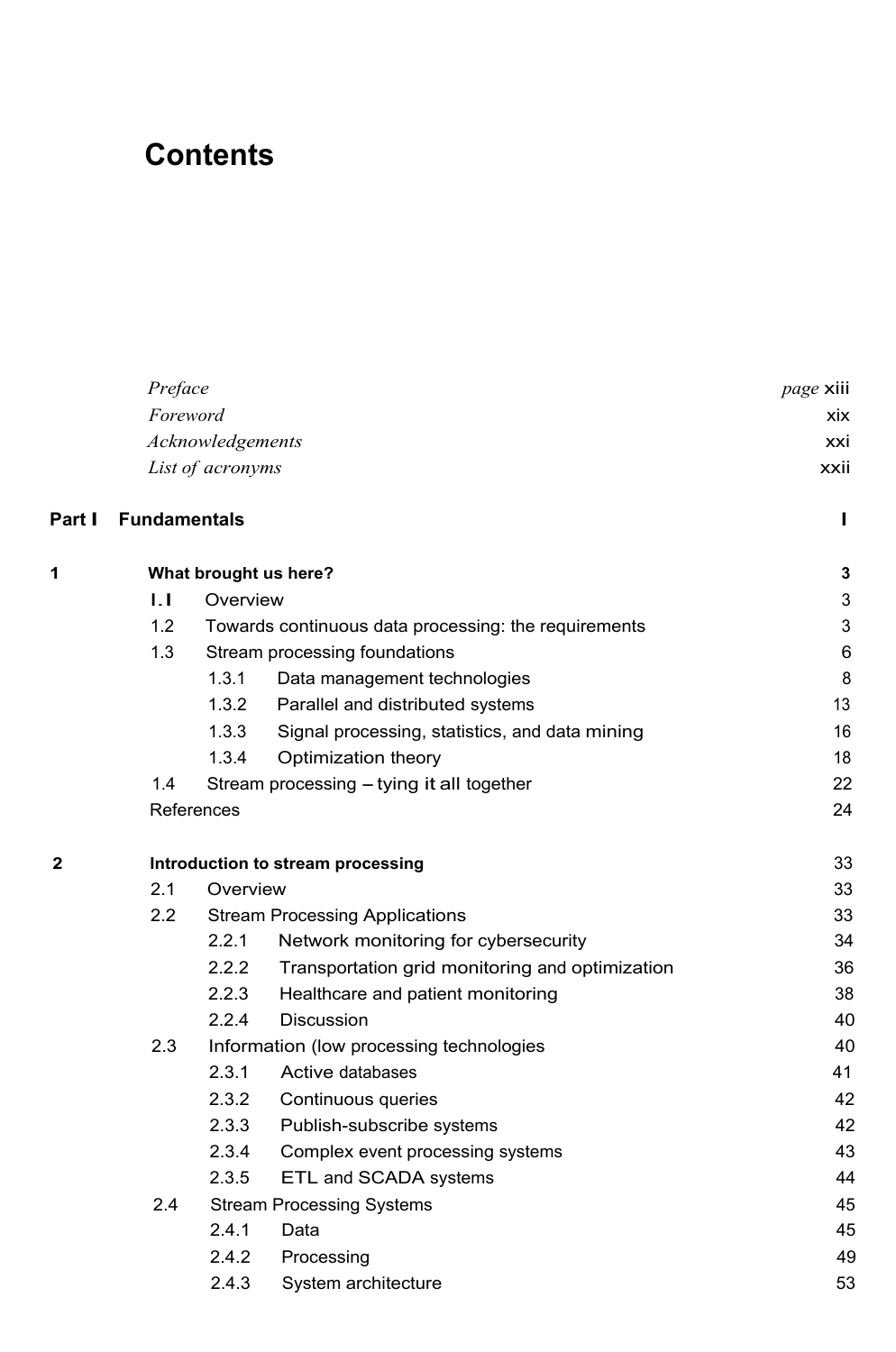|         |                                                 | 2.4.4<br>Implementations                                              | 56  |  |
|---------|-------------------------------------------------|-----------------------------------------------------------------------|-----|--|
|         |                                                 | 2.4.5<br>Discussion                                                   | 66  |  |
|         | 2.5                                             | Concluding remarks                                                    | 68  |  |
|         | 2.6                                             | Exercises                                                             | 69  |  |
|         |                                                 | References                                                            | 70  |  |
| Part II |                                                 | <b>Application development</b>                                        | 75  |  |
| З       | Application development - the basics            |                                                                       |     |  |
|         | 3.1                                             | Overview                                                              | 77  |  |
|         | 3.2                                             | <b>Characteristics of SPAs</b>                                        |     |  |
|         | 3.3                                             | Stream processing languages                                           | 80  |  |
|         |                                                 | 3.3.1<br>Features of stream processing languages                      | 80  |  |
|         |                                                 | 3.3.2<br>Approaches to stream processing language design              | 83  |  |
|         | 3.4                                             | Introduction to SPL                                                   | 86  |  |
|         |                                                 | 3.4.1<br>Language origins                                             | 86  |  |
|         |                                                 | 3.4.2<br>A "Hello World" application in SPL                           | 87  |  |
|         | 3.5                                             | Common stream processing operators                                    | 92  |  |
|         |                                                 | 3.5.1<br>Stream relational operators                                  | 92  |  |
|         |                                                 | 3.5.2 Utility operators                                               | 96  |  |
|         |                                                 | 3.5.3<br>Edge adapter operators                                       | 97  |  |
|         | 3.6                                             | Concluding remarks                                                    | 101 |  |
|         | 3.7                                             | Programming exercises                                                 | 101 |  |
|         |                                                 | References                                                            | 103 |  |
| 4       | Application development - data flow programming |                                                                       |     |  |
|         | 4.1                                             | Overview                                                              |     |  |
|         | 4.2                                             | Flow composition                                                      |     |  |
|         |                                                 | 4.2.1<br>Static composition                                           | 108 |  |
|         |                                                 | 4.2.2 Dynamic composition                                             | 112 |  |
|         |                                                 | 4.2.3<br>Nested composition                                           | 122 |  |
|         | 4.3                                             | Flow manipulation                                                     | 128 |  |
|         |                                                 | 4.3.1<br>Operator state                                               | 128 |  |
|         |                                                 | 4.3.2<br>Selectivity and arity                                        | 131 |  |
|         |                                                 | 4.3.3 Using parameters                                                | 132 |  |
|         |                                                 | 4.3.4<br>Output assignments and output functions                      | 134 |  |
|         |                                                 | 4:3.5<br>Punctuations                                                 | 136 |  |
|         |                                                 | 4.3.6<br>Windowing                                                    | 138 |  |
|         | 4.4                                             | Concluding remarks                                                    | 144 |  |
|         | 4.5                                             | Programming exercises                                                 |     |  |
|         |                                                 | References                                                            | 147 |  |
| 5       |                                                 | Large-scale development - modularity, extensibility, and distribution | 148 |  |
|         | 5.1                                             | Overview                                                              | 148 |  |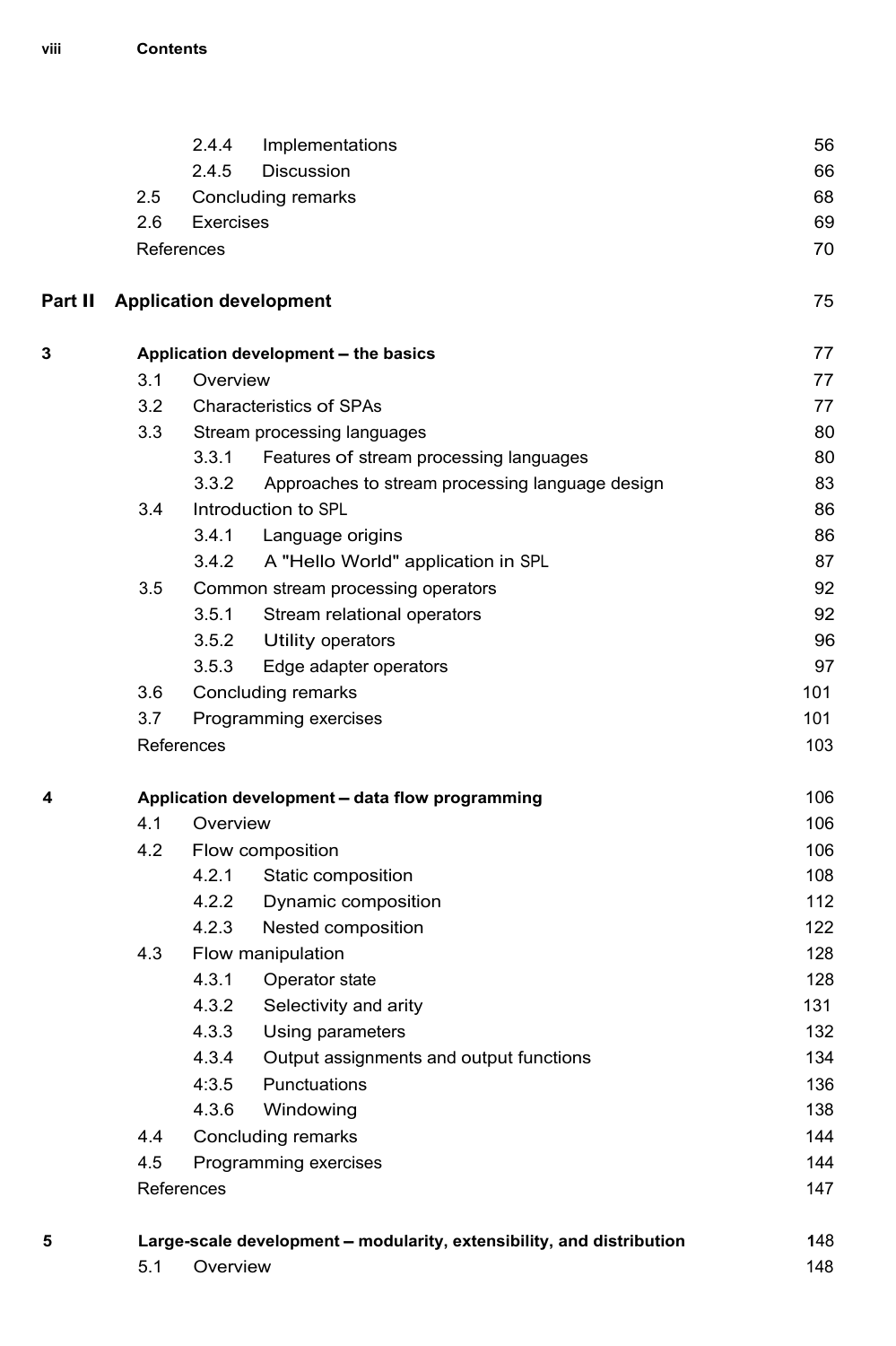|          | 5.2                         | Modularity and extensibility |                                            |     |
|----------|-----------------------------|------------------------------|--------------------------------------------|-----|
|          |                             | 5.2.1                        | <b>Types</b>                               | 149 |
|          |                             | 5.2.2                        | Functions                                  | 151 |
|          |                             | 5.2.3                        | Primitive operators                        | 153 |
|          |                             | 5.2.4                        | Composite and custom operators             | 161 |
|          | 5.3                         |                              | Distributed programming                    | 164 |
|          |                             | 5.3.1                        | Logical versus physical flow graphs        | 164 |
|          |                             | 5.3.2                        | Placement                                  | 166 |
|          |                             | 5.3.3                        | Transport                                  | 170 |
|          | 5.4                         |                              | Concluding remarks                         | 172 |
|          | 5.5                         |                              | Programming exercises                      | 173 |
|          |                             | References                   |                                            | 176 |
| 6        | Visualization and debugging | 178                          |                                            |     |
|          | 6.1                         | Overview                     |                                            | 178 |
|          | 6.2                         |                              | Visualization                              | 178 |
|          |                             | 6.2.1                        | Topology visualization                     | 179 |
|          |                             | 6.2.2                        | Metrics visualization                      | 184 |
|          |                             | 6.2.3                        | Status visualization                       | 185 |
|          |                             | 6.2.4                        | Data visualization                         | 186 |
|          | 6.3                         | Debugging                    |                                            | 188 |
|          |                             | 6.3.1                        | Semantic debugging                         | 189 |
|          |                             | 6.3.2                        | User-defined operator debugging            | 194 |
|          |                             | 6.3.3                        | Deployment debugging                       | 194 |
|          |                             | 6.3.4                        | Performance debugging                      | 195 |
|          | 6.4                         |                              | Concluding remarks                         | 199 |
|          |                             | References                   |                                            | 200 |
| Part III |                             | <b>System architecture</b>   |                                            | 201 |
| 7        |                             |                              | Architecture of a stream processing system | 203 |
|          | 7.1                         | Overview                     |                                            | 203 |
|          | 7.2                         |                              | Architectural building blocks              | 203 |
|          |                             | 7.2.1                        | Computational environment                  | 204 |
|          |                             | 7.2.2                        | Entities                                   | 204 |
|          |                             | 7.2.3                        | Services                                   | 206 |
|          | 7.3                         |                              | Architecture overview                      | 207 |
|          |                             | 7.3.1                        | Job management                             | 207 |
|          |                             | 7.3.2                        | Resource management                        | 208 |
|          |                             | 7.3.3                        | Scheduling                                 | 209 |
|          |                             | 7.3.4                        | Monitoring,                                | 210 |
|          |                             | 7.3.5                        | Data transport                             | 211 |
|          |                             | 7.3.6                        | Fault tolerance                            | 212 |
|          |                             | 7.3.7                        | Logging and error reporting                | 213 |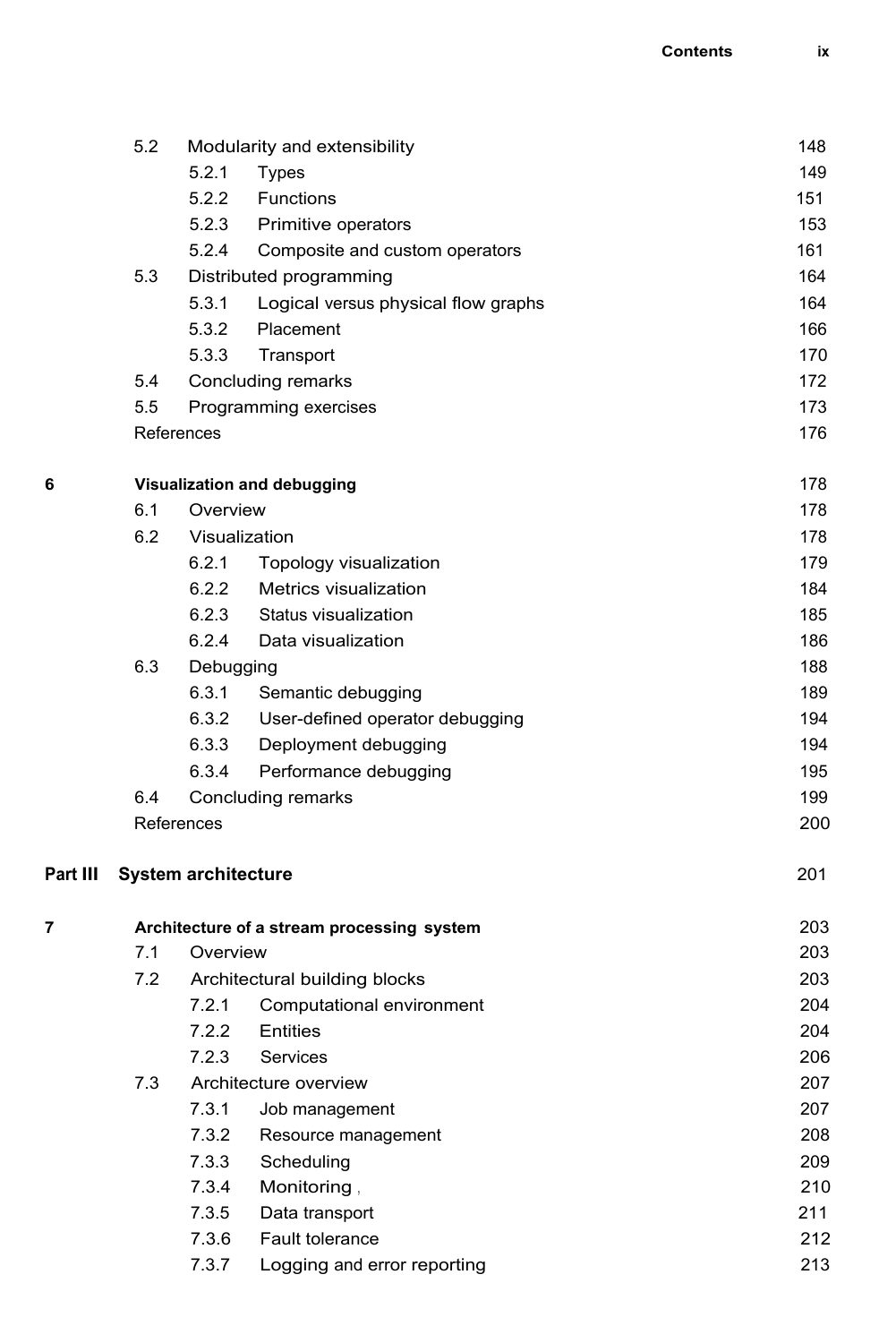|         |                               | 7.3.8      | Security and access control                                       | 213  |  |
|---------|-------------------------------|------------|-------------------------------------------------------------------|------|--|
|         |                               | 7.3.9      | Debugging                                                         | 214  |  |
|         |                               | 7.3.10     | Visualization                                                     | 214  |  |
|         | 7.4                           |            | Interaction with the system architecture                          | 215  |  |
|         | 7.5                           |            | Concluding remarks                                                | 215  |  |
|         |                               | References |                                                                   | 215  |  |
|         |                               |            | InfoSphere Streams architecture                                   | 218  |  |
|         | 8.1                           | Overview   |                                                                   |      |  |
|         | 8.2<br>Background and history |            |                                                                   | 218  |  |
|         | 8.3                           |            | A user's perspective                                              | 219  |  |
|         | 8.4                           | Components |                                                                   | 220  |  |
|         |                               | 8.4.1      | Runtime instance                                                  | 222  |  |
|         |                               | 8.4.2      | Instance components                                               | 223  |  |
|         |                               | 8.4.3      | Instance backbone                                                 | 227  |  |
|         |                               | 8.4.4      | Tooling                                                           | 229  |  |
|         | 8.5                           | Services   |                                                                   | 232  |  |
|         |                               | 8.5.1      | Job management                                                    | 232  |  |
|         |                               | 8.5.2      | Resource management and monitoring                                | 236  |  |
|         |                               | 8.5.3      | Scheduling                                                        | 239  |  |
|         |                               | 8.5.4      | Data transport                                                    | 241  |  |
|         |                               | 8.5.5      | Fault tolerance                                                   | 247  |  |
|         |                               | 8.5.6      | Logging, tracing, and error reporting                             | 248  |  |
|         |                               | 8.5.7      | Security and access control                                       | 251  |  |
|         |                               | 8.5.8      | Application development support                                   | 256  |  |
|         |                               | 8.5.9      | Processing element                                                | 259  |  |
|         |                               | 8.5.10     | Debugging                                                         | 264  |  |
|         |                               | 8.5.11     | Visualization                                                     | 267  |  |
|         | 8.6                           |            | Concluding remarks                                                | 268  |  |
|         | References                    | 270        |                                                                   |      |  |
| Part IV |                               |            | Application design and analytics                                  | 273  |  |
| 9       |                               |            | Design principles and patterns tor stream processing applications | 275  |  |
|         | 9.1                           | Overview   |                                                                   | 275  |  |
|         | 9.2                           |            | Functional design patterns and principles                         | 275  |  |
|         |                               | 9.2.1      | Edge adaptation                                                   | 275  |  |
|         |                               | 9.2.2      | Flow manipulation                                                 | 287  |  |
|         |                               | 9.2.3      | Dynamic adaptation                                                | 301  |  |
|         | 9.3                           |            | Non-functional principles and design patterns                     | 310  |  |
|         |                               | 9.3.1      | Application design and composition                                | 310  |  |
|         |                               | 9.3.2      | Parallelization                                                   | 314  |  |
|         |                               | 9.3.3      | Performance optimization                                          | 325  |  |
|         |                               | 9.3.4      | Fault tolerance                                                   | 333' |  |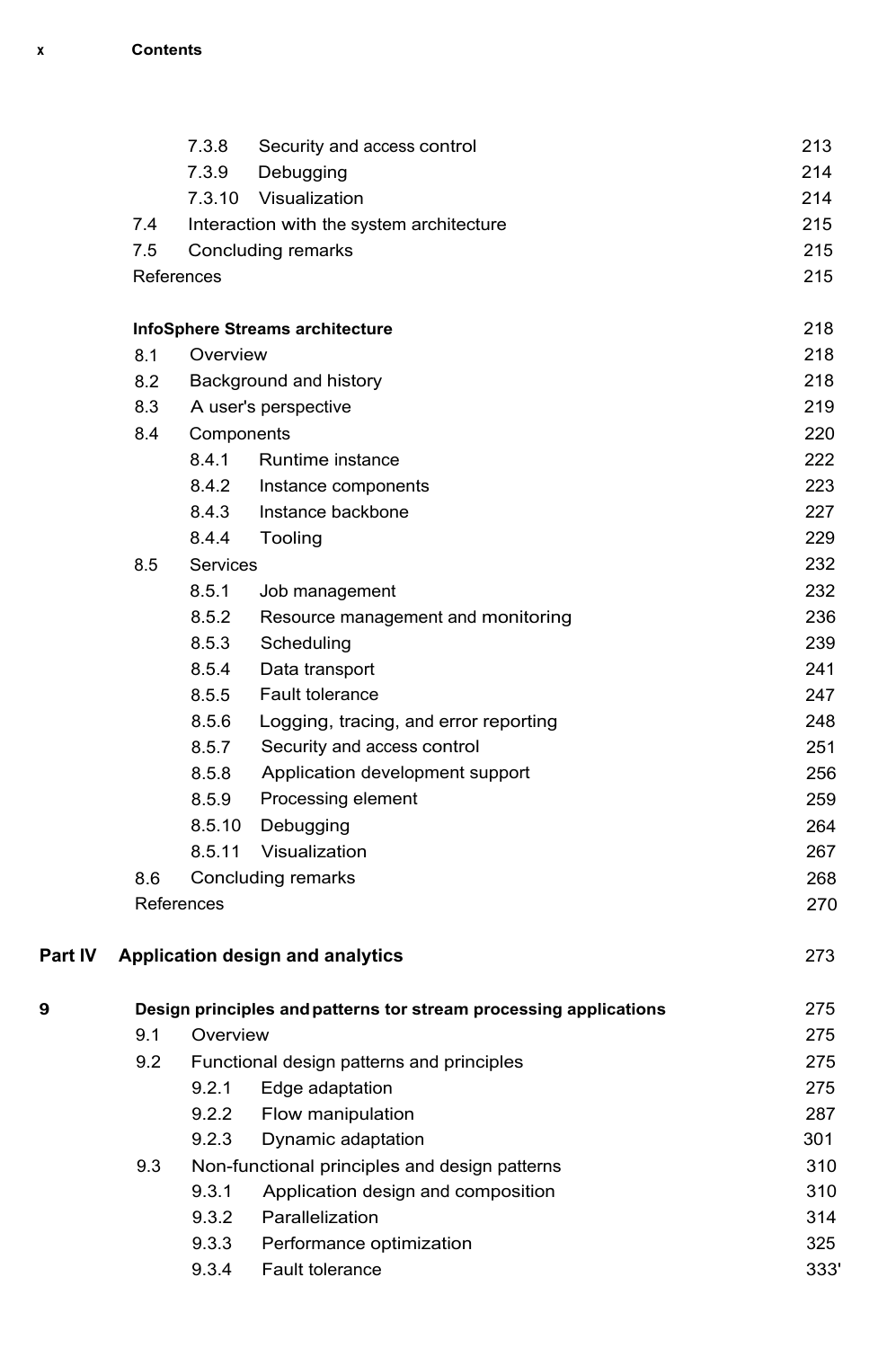|    | 9.4                                       |                                                          | Concluding remarks                                             | 339        |  |
|----|-------------------------------------------|----------------------------------------------------------|----------------------------------------------------------------|------------|--|
|    | References                                |                                                          |                                                                | 339        |  |
|    |                                           |                                                          |                                                                |            |  |
| 10 |                                           | Stream analytics: data pre-processing and transformation |                                                                |            |  |
|    | 10.1                                      | Overview                                                 |                                                                | 342        |  |
|    | 10.2 <sub>1</sub>                         | The mining process                                       |                                                                |            |  |
|    | 10.3                                      | <b>Notation</b>                                          |                                                                |            |  |
|    | 10.4                                      | Descriptive statistics                                   |                                                                | 345        |  |
|    |                                           |                                                          | 10.4.1 Illustrative technique: BasicCounting                   | 348        |  |
|    |                                           |                                                          | 10.4.2 Advanced reading                                        | 353        |  |
|    | 10.5                                      | Sampling                                                 |                                                                | 353        |  |
|    |                                           | 10.5.1                                                   | Illustrative technique: reservoir sampling                     | 356        |  |
|    |                                           |                                                          | 10.5.2 Advanced reading                                        | 357        |  |
|    | 10.6                                      | <b>Sketches</b>                                          |                                                                | 358        |  |
|    |                                           |                                                          | 10.6.1 Illustrative technique: Count-Min sketch                | 360        |  |
|    |                                           | 10.6.2                                                   | Advanced reading                                               | 363        |  |
|    | 10.7                                      | Quantization                                             |                                                                | 363        |  |
|    |                                           | 10.7.1                                                   | Illustrative techniques: binary clipping and moment preserving |            |  |
|    |                                           |                                                          | quantization                                                   | 366        |  |
|    |                                           |                                                          | 10.7.2 Advanced reading                                        | 369        |  |
|    | 10.8                                      |                                                          | Dimensionality reduction                                       | 370        |  |
|    |                                           |                                                          | 10.8.1 Illustrative technique: SPIRIT                          | 373        |  |
|    |                                           |                                                          | 10.8.2 Advanced reading                                        | 375        |  |
|    | 10.9                                      | Transforms                                               |                                                                | 375        |  |
|    |                                           | 10.9.1                                                   | Illustrative technique: the Haar transform                     | 379        |  |
|    |                                           |                                                          | 10.9.2 Advanced reading                                        | 383        |  |
|    |                                           | 10.10 Concluding remarks                                 |                                                                |            |  |
|    |                                           | References                                               |                                                                |            |  |
| 11 | Stream analytics: modeling and evaluation |                                                          |                                                                | 388        |  |
|    |                                           | 11.1<br>Overview                                         |                                                                |            |  |
|    | 11.2                                      | Offline modeling and online evaluation                   |                                                                |            |  |
|    | 11.3                                      |                                                          | Data stream classification                                     | 389<br>394 |  |
|    |                                           | 11.3.1                                                   | Illustrative technique: VFDT                                   | 398        |  |
|    |                                           |                                                          | 11.3.2 Advanced reading                                        | 402        |  |
|    | 11.4                                      |                                                          | Data stream clustering                                         | 403        |  |
|    |                                           | 11.4.1                                                   | Illustrative technique: CluStream microclustering              | 409        |  |
|    |                                           | 11.4.2                                                   | Advanced reading                                               | 413        |  |
|    | 11.5                                      |                                                          | Data stream regression                                         | 414        |  |
|    |                                           | 11.5.1                                                   | Illustrative technique: linear regression with SGD             | 417        |  |
|    |                                           | 11.5.2                                                   | Advanced reading                                               | 419        |  |
|    | 11.6                                      |                                                          | Data stream frequent pattern mining                            | 420        |  |
|    |                                           | 11.6.1<br>Illustrative technique: lossy counting         |                                                                | 425        |  |
|    |                                           | 11.6.2                                                   | Advanced reading                                               | 426        |  |
|    |                                           |                                                          |                                                                |            |  |